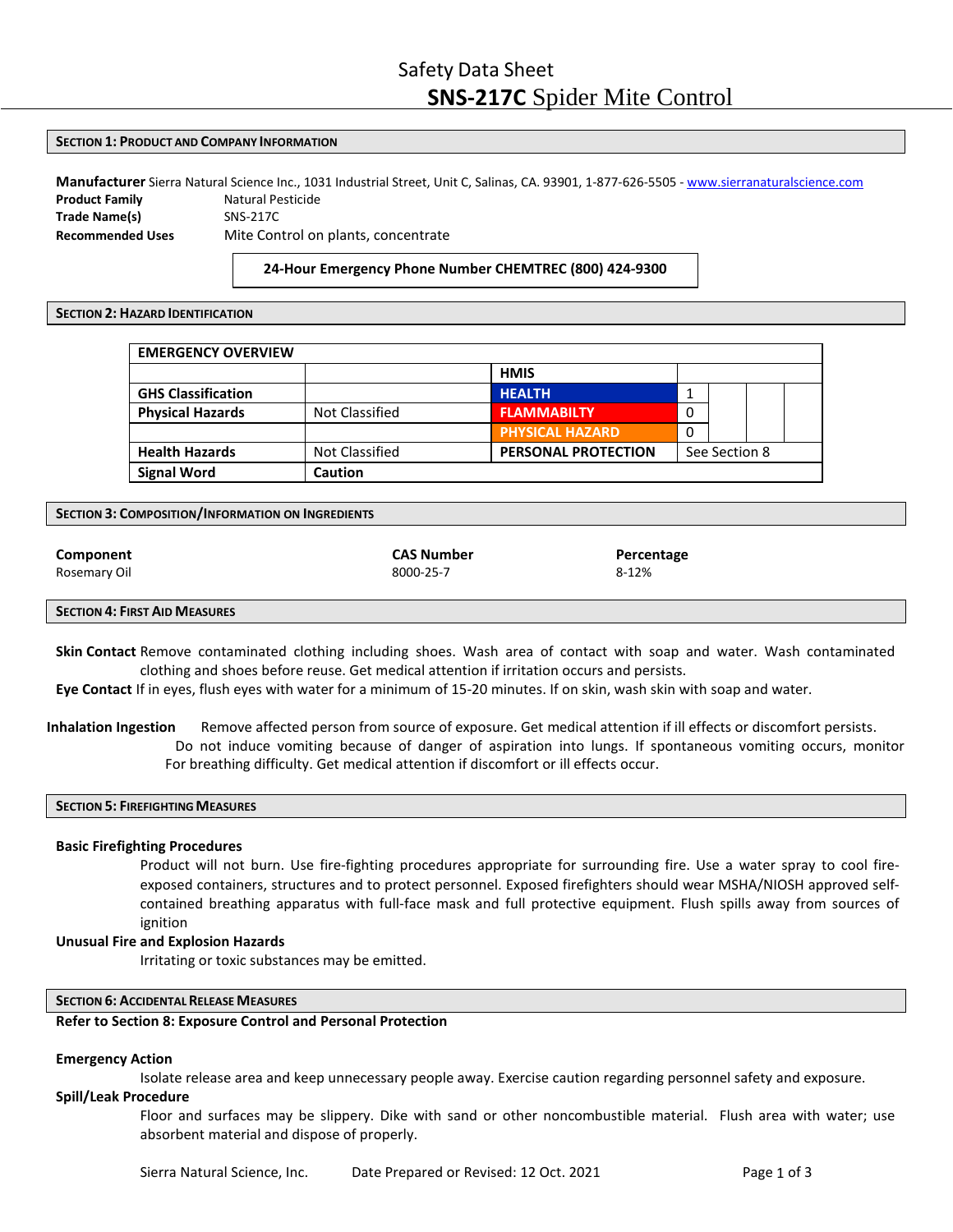#### **SECTION 7: HANDLING AND STORAGE**

# **Refer to Section 8: Exposure Control and Personal Protection**

- **Handling** Wear proper protective equipment to avoid prolonged contact with skin, eyes and clothing. Avoid breathing vapors or mists. Do not ingest. Use good hygiene practices when handling product, including changing and laundering work clothes after use. Get medical attention if you feel unwell. The shipping and storage container is not designed to be pressurized. Do not use pressure to empty the container as it may rupture. Containers should be completely drained, properly closed, and disposed of properly. Empty containers may contain residue or vapors. Do not cut, grind, drill, weld or reuse containers.
- **Storage** Store product in closed containers in a well‐ventilated area away from heat, sources of ignition and incompatibles. Do not store in unlabeled containers.

#### **SECTION 8: EXPOSURE CONTROL AND PERSONAL PROTECTION**

**Component Component ACGIH Component** OSHA

# Not Applicable **Engineering Controls**

Use exhaust ventilation to control vapor and mist.

#### **Eye and Face Protection**

Always wear safety glasses; use face shield if splashing is possible.

# **Skin Protection**

Oil and chemical resistant gloves should be used to avoid prolonged or repeated contact.

#### **Respiratory Protection**

A NIOSH or MSHA approved respirator should be used in areas with high vapor concentrations or misting.

# **SECTION 9: PHYSICAL AND CHEMICAL PROPERTIES**

| <b>Appearance/Physical State</b>                                                                                                                                                                          | Yellow Liquid                         | <b>Flash Point</b>                                                                           | Not Applicable |
|-----------------------------------------------------------------------------------------------------------------------------------------------------------------------------------------------------------|---------------------------------------|----------------------------------------------------------------------------------------------|----------------|
| <b>Specific Gravity (Water=1)</b>                                                                                                                                                                         | 0.88                                  | Upper/Lower Flammability Limits (Vol. %)<br>Not Applicable                                   |                |
| рH                                                                                                                                                                                                        | 6.6                                   | <b>Auto-ignition Temperature</b><br>Not Applicable                                           |                |
| <b>Solubility in Water</b>                                                                                                                                                                                | Slightly Soluble                      | <b>Decomposition Temperature</b><br>Not Determined                                           |                |
| Odor                                                                                                                                                                                                      | Characteristic (Rosemary)             | Vapor Pressure (kPa at 20°C / 68°F)                                                          | Not Determined |
| <b>Odor Threshold</b>                                                                                                                                                                                     | Not Determined                        | <b>Vapor Density (Air-=1)</b>                                                                | Not Determined |
| <b>Melting/Freezing Point</b>                                                                                                                                                                             | Not Determined                        | <b>Partition Coefficient (n-octanol/water)</b><br>Not Determined                             |                |
| <b>Boiling Range</b>                                                                                                                                                                                      | Not Determined                        | Viscosity (40 $^{\circ}$ C mm <sup>2</sup> /s) or (cSt at 40 $^{\circ}$ C)<br>Not Determined |                |
| <b>Initial Boiling Point</b>                                                                                                                                                                              | <b>Critical Temperature</b><br>212 °F |                                                                                              | Not Determined |
| Note: Physical and chemical properties are provided for safety, health and environmental considerations only and may not<br>fully represent product specifications. Those should be requested separately. |                                       |                                                                                              |                |

# **SECTION 10: STABILITY AND REACTIVITY**

| Reactivity                                        | Does not react under normal conditions of use. |  |  |
|---------------------------------------------------|------------------------------------------------|--|--|
| <b>Chemical Stability</b>                         | Stable under normal conditions of use.         |  |  |
| Stability/Incompatibility                         | Avoid contact with strong oxidizers.           |  |  |
| <b>Conditions to Avoid</b>                        | Open flame or sources of ignition.             |  |  |
| <b>Hazardous Reactions/Decomposition Products</b> |                                                |  |  |
|                                                   |                                                |  |  |

Does not decompose under normal conditions.